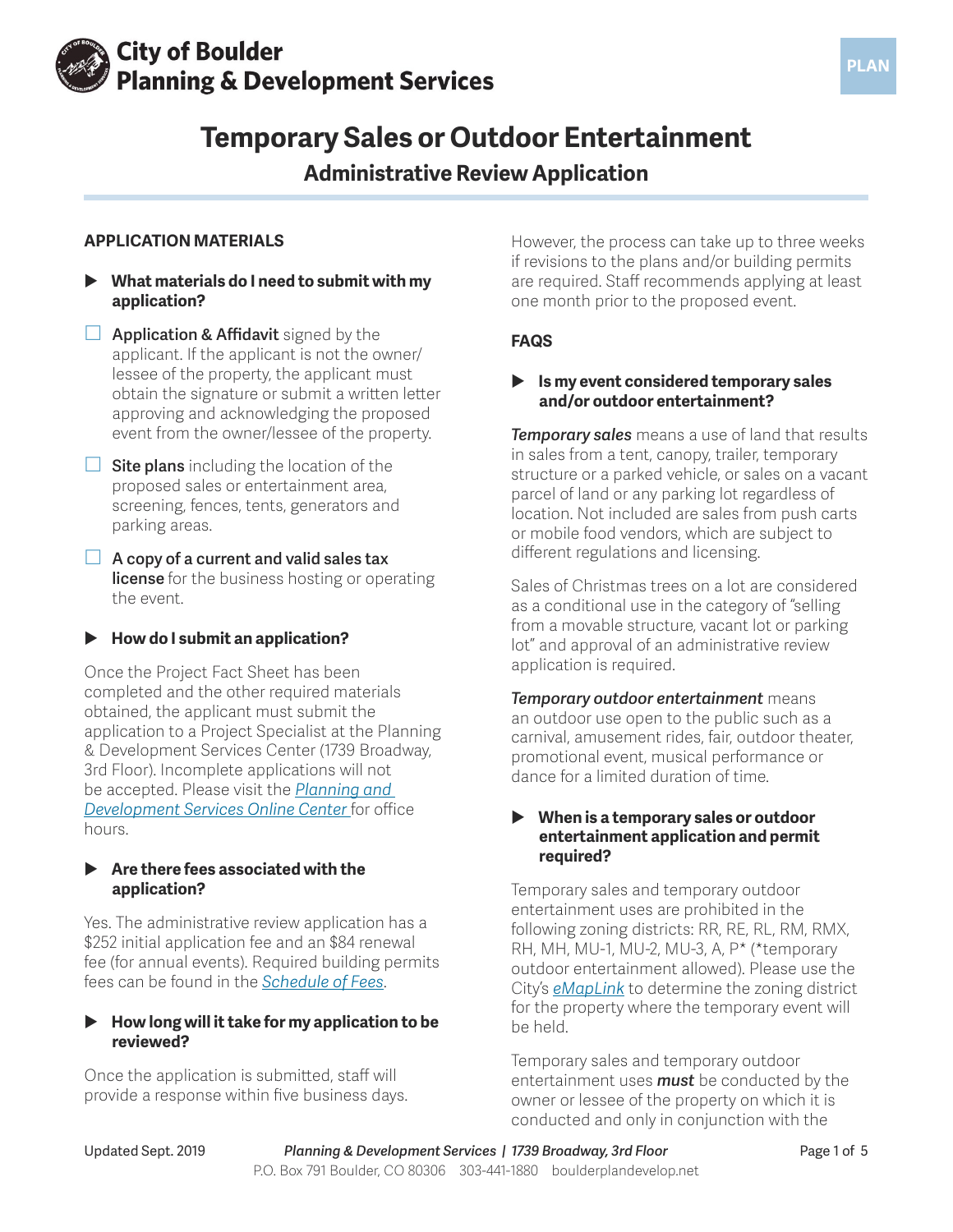principal use of the property. For example, the parking lot of a restaurant use may not host a temporary retail sales event.

In order for a temporary sales or outdoor entertainment event to be approved, staff must find that the application meets the applicable criteria. These criteria are found in *[Section 9-6-](https://library.municode.com/co/boulder/codes/municipal_code?nodeId=TIT9LAUSCO_CH6USST_9-6-5TELODIENCUUS) [5\(c\), B.R.C. 1981](https://library.municode.com/co/boulder/codes/municipal_code?nodeId=TIT9LAUSCO_CH6USST_9-6-5TELODIENCUUS)* of the city's land use regulations. It is not possible to obtain a variance to allow temporary events. In addition, these events must meet all other city code requirements that may apply.

## X **What if my event is on a vacant lot?**

Sales of merchandise or services from a motor vehicle, trailer, mobile home or tent are prohibited on lots or parcels that are vacant or used for parking unless a temporary sales or outdoor entertainment application is reviewed and approved. The proposed event must meet the applicable criteria described above.

## X **What if my event is on public property?**

Special events held on public property are administered by the City of Boulder Community Vitality Department. Please see the *[Special](https://www-static.bouldercolorado.gov/docs/Special_Event_Guide_v6.0-1-201903181634.pdf?_ga=2.12774391.1703758830.1563381858-1760905037.1536176706)  [Events Guide](https://www-static.bouldercolorado.gov/docs/Special_Event_Guide_v6.0-1-201903181634.pdf?_ga=2.12774391.1703758830.1563381858-1760905037.1536176706)* for more details.

## ▶ **Do I need additional building permits for tents and generators?**

You are responsible for obtaining any additional building permits and inspections for temporary tents/canopies located on site prior to the start of the proposed temporary event. If your event includes a Tent or Multiple Tents as defined below, an additional permit and inspections from the Building and Fire Departments are required:

- **•** Tent(s) with walls in excess of 400 sq. ft.
- **•** Tent(s) (open on all sides) in excess of 700 sq. ft.
- **•** Multiple Tents (open on all sides) placed side by side in excess of 700 sq. ft.

Additional information can be found in the *[Tent](https://www-static.bouldercolorado.gov/docs/2019_Tent_Information_for_Special_Events-1-201903120826.pdf?_ga=2.123040011.1856127581.1565019414-1286916132.1522180462)  [Information](https://www-static.bouldercolorado.gov/docs/2019_Tent_Information_for_Special_Events-1-201903120826.pdf?_ga=2.123040011.1856127581.1565019414-1286916132.1522180462)* handout.

Temporary generators also require an electrical permit.

A *[Temporary Event Permit Application](https://www-static.bouldercolorado.gov/docs/PDS/forms/temporary-event-pmt-app.pdf?_ga=2.156676411.1856127581.1565019414-1286916132.1522180462)* is required for temporary generators and all tents that meet

the thresholds described above. The application may be submitted in person at the Planning & Development Services Center, located at 1739 Broadway, 3rd Floor. Please visit the *[Planning and](https://bouldercolorado.gov/plan-develop)  [Development Services Online Center](https://bouldercolorado.gov/plan-develop)* for office hours.

## **Am I allowed to have mobile food trucks at my event?**

Mobile food vehicles are licensed by the Tax & Licensing Division. The process and additional details regarding the potential location of and currently licensed mobile food vehicles can be found *[here](https://bouldercolorado.gov/tax-license/mobile-food-vehicles)*. *Note: all Mobile Food Vehicles must meet the standards of [Section 9-6-5\(d\), B.R.C.](https://library.municode.com/co/boulder/codes/municipal_code?nodeId=TIT9LAUSCO_CH6USST_9-6-5TELODIENCUUS)  [1981](https://library.municode.com/co/boulder/codes/municipal_code?nodeId=TIT9LAUSCO_CH6USST_9-6-5TELODIENCUUS)*.

## ▶ Can I serve alcohol at my event?

Pursuant to State Liquor Code and City of Boulder regulations, anyone that is selling and/or serving alcohol at an event (1) to which members of the general public have access, and/or (2) that has been posted to social media platforms or otherwise publicly announced is required to obtain a Special Event Liquor Permit. Alternatively, a business with an existing wholesale/manufacturer state liquor license must obtain the appropriate temporary modification from the City of Boulder and the State of Colorado Liquor Enforcement Division to serve alcohol at an event. Contact the Regulatory Licensing Division at 303-441-4192 with any questions.

## ▶ What if my event is for a non-profit?

The owner/lessee of the property at which the proposed event is to be held must submit the application on behalf of the non-profit. For example, a brewery may host a fundraising event for a non-profit organization, but the owner or a representative from the brewery must submit all required application materials.

## X **What if I want to use cooking and heating equipment?**

Specific regulations on cooking and heating equipment in or near tents or canopies can be found in *[Chapter 31 of the 2012 International Fire](https://codes.iccsafe.org/content/IFC2012/chapter-31-tents-and-other-membrane-structures?site_type=public)  [Code \(IFC\)](https://codes.iccsafe.org/content/IFC2012/chapter-31-tents-and-other-membrane-structures?site_type=public)*. Fire extinguishers are required and must be placed as required per the 2012 IFC.

Updated Sept. 2019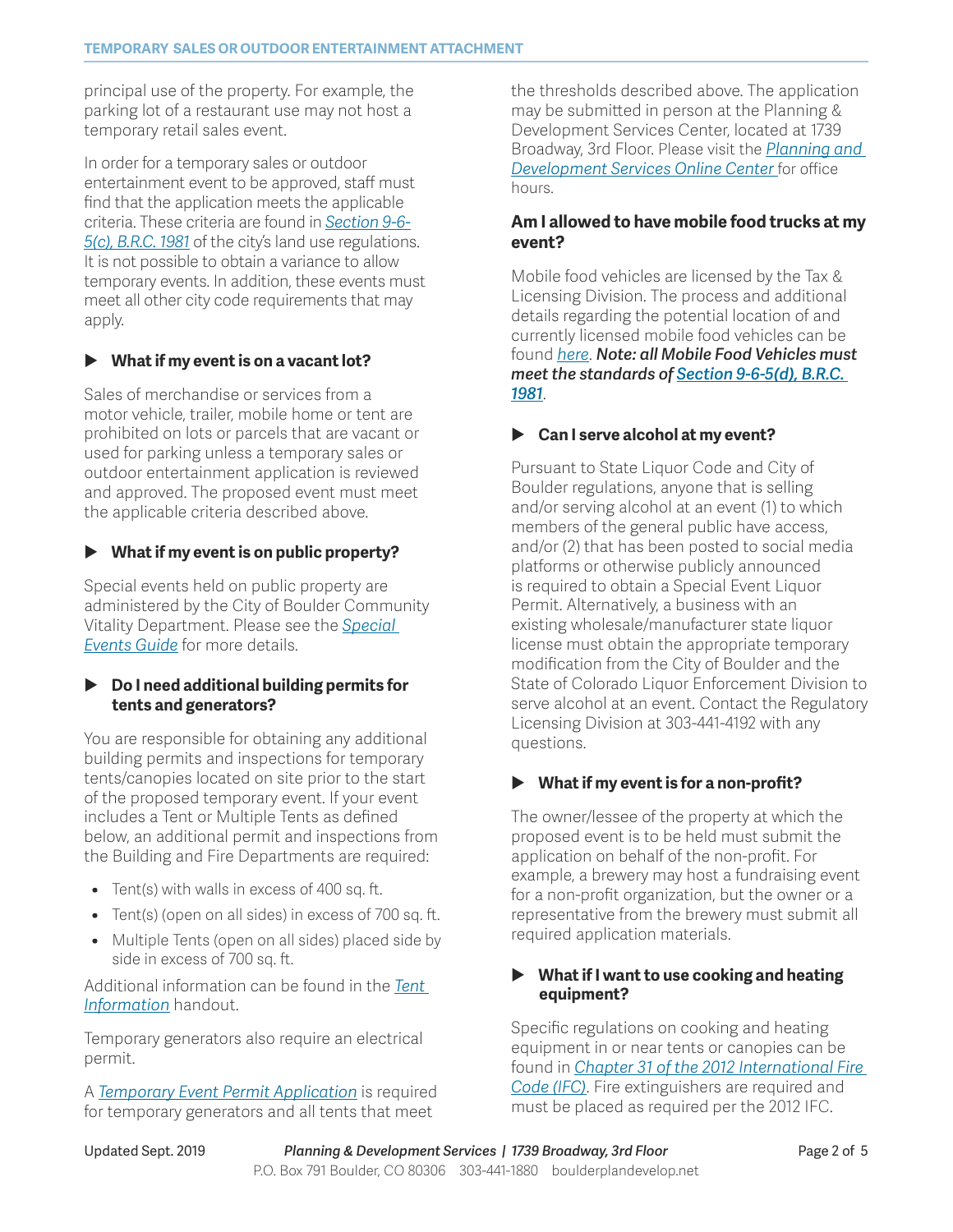Additional information can be found in the *[Tent](https://www-static.bouldercolorado.gov/docs/2019_Tent_Information_for_Special_Events-1-201903120826.pdf?_ga=2.123040011.1856127581.1565019414-1286916132.1522180462)  [Information](https://www-static.bouldercolorado.gov/docs/2019_Tent_Information_for_Special_Events-1-201903120826.pdf?_ga=2.123040011.1856127581.1565019414-1286916132.1522180462)* handout. All proposed cooking and heating equipment must be shown on the site plan if a *[Temporary Event Permit Application](https://www-static.bouldercolorado.gov/docs/PDS/forms/temporary-event-pmt-app.pdf?_ga=2.156676411.1856127581.1565019414-1286916132.1522180462)* is required.

#### X **Are there noise regulations that could affect my event?**

Any music, noise, or sound generated by an event must meet the noise regulations of *[Section](https://library.municode.com/co/boulder/codes/municipal_code?nodeId=TIT5GEOF_CH9NO)  [5-9, B.R.C. 1981](https://library.municode.com/co/boulder/codes/municipal_code?nodeId=TIT5GEOF_CH9NO)*. Generally, loud behavior is

prohibited that disrupts neighbors in their own home ("Disrupting Quiet Enjoyment of Home"). Electronically amplified sounds are prohibited after 11 p.m. ("Unreasonable Noise"). Noise may not exceed 55 decibels between the hours of 7 a.m. and 11 p.m., lowering to a maximum of 50 decibels after 11 p.m. ("Exceeding Decibel Sound Levels").

## **APPLICATION**

#### **Property Description**

| <b>Property Address</b>              |                                  |
|--------------------------------------|----------------------------------|
| Zoning District                      | <b>Principal Use of Property</b> |
| <b>Legal Description of Property</b> |                                  |

#### X **Event Description**

**Proposed Event Description:** *Attach additional sheet if necessary.*

**Date(s) of Event:** 

**Date(s)/Set-up Time:** 

**Date(s)/Take-down Time:** 

**Total # of Days (event only):** 

**Total number of days of events held at the property within the past 3 months:** 

**Previous Case Number (if renewal):**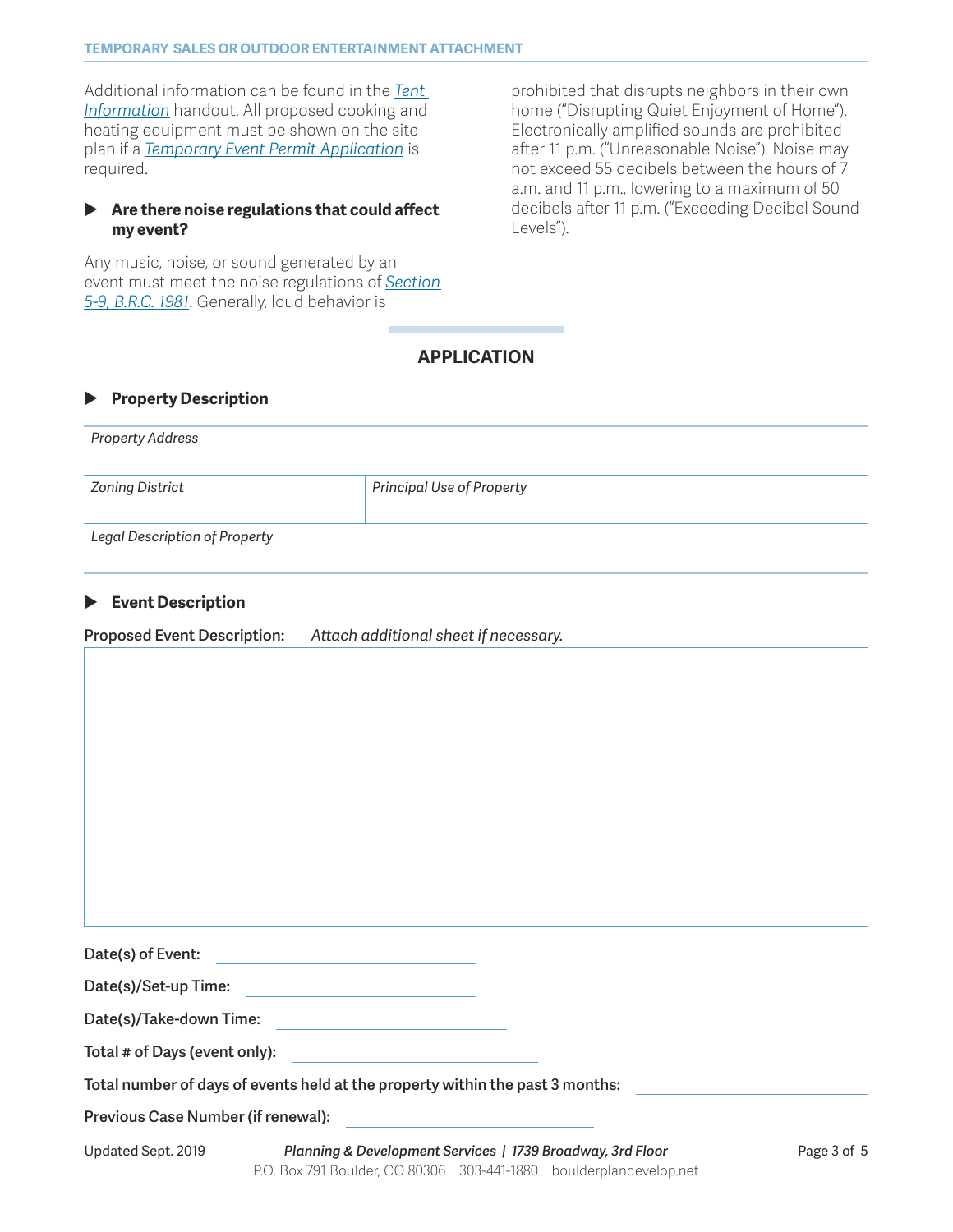#### **This affidavit acknowledges that the applicant, lessee or owner represents and certifies that the following are true and accurate:**

- 1. The information and exhibits herewith submitted are true and correct to the best of my knowledge.
- 2. The proposed use is temporary and limited to two consecutive weeks in any three-month period.
- 3. The owner or lessee of the property on which the event is conducted has a current and valid sales tax license.
- 4. All exterior areas included in the proposed use meet the form and bulk requirements of *[Section 9-7-1,](https://library.municode.com/co/boulder/codes/municipal_code?nodeId=TIT9LAUSCO_CH7FOBUST_9-7-1SCFOBUST)  ["Schedule of Form and Bulk Standards," B.R.C. 1981](https://library.municode.com/co/boulder/codes/municipal_code?nodeId=TIT9LAUSCO_CH7FOBUST_9-7-1SCFOBUST)*.
- 5. The proposed use will not adversely affect the required parking or result in unsafe conditions or unacceptable levels of congestion.
- 6. Upon termination of the proposed use, the lot or parcel shall be returned substantially to its original condition. All litter, fences, borders, tie-down materials and other items associated with the temporary sale shall be removed within five days.
- 7. Temporary sales shall only be conducted by the owner or lessee of the property on which it is conducted and only in conjunction with the principal use of the property.
- 8. The proposed use will meet the standards set forth in *[Section 5-9, "Noise" B.R.C. 1981](https://library.municode.com/co/boulder/codes/municipal_code?nodeId=TIT5GEOF_CH9NO)*.
- 9. This approval does not constitute building permit approval. Building permit review and approval shall be required prior to the initiation of any construction/installation of any tents and generators.
- 10. All event equipment, including but not limited to tables, tents and fencing will be on the subject property and shall not encroach into the public right-of-way. All existing sidewalks and parking entrances shall remain unblocked and open to pedestrian traffic.
- 11. A liquor license will be applied for and obtained to serve alcohol at the event, if applicable.
- 12. A sign permit will be obtained for any signage that does not meet the exemption criteria set forth in *[Section 9-9-21\(c\), B.R.C. 1981](https://library.municode.com/co/boulder/codes/municipal_code?nodeId=TIT9LAUSCO_CH9DEST_9-9-21SI)*.
- 13. All lighting will comply with the lighting standards set forth in *[Section 9-9-16, B.R.C. 1981](https://library.municode.com/co/boulder/codes/municipal_code?nodeId=TIT9LAUSCO_CH9DEST_9-9-16LIOU)*.
- 14. All mobile food vehicles will meet the standards of *[Section 9-6-5\(d\), B.R.C. 1981.](https://library.municode.com/co/boulder/codes/municipal_code?nodeId=TIT9LAUSCO_CH6USST_9-6-5TELODIENCUUS)*

I acknowledge that this Affidavit is a "public record" and if I make a false entry or representation in this Affidavit, then I will commit a violation of *[Section 5-5-9\(a\)\(1\), B.R.C. 1981](https://library.municode.com/co/boulder/codes/municipal_code?nodeId=TIT5GEOF_CH5OFAGGOOP_5-5-9ABPURE)*. I have carefully considered the contents of this Affidavit before signing. I affirm that the contents are true, to the best of my knowledge.

| <b>Applicant Signature:</b> |  |
|-----------------------------|--|
| Date:                       |  |
| <b>Printed Name:</b>        |  |

*Additional space for signatures (for property owner and lessee) is on the following page.*

Updated Sept. 2019